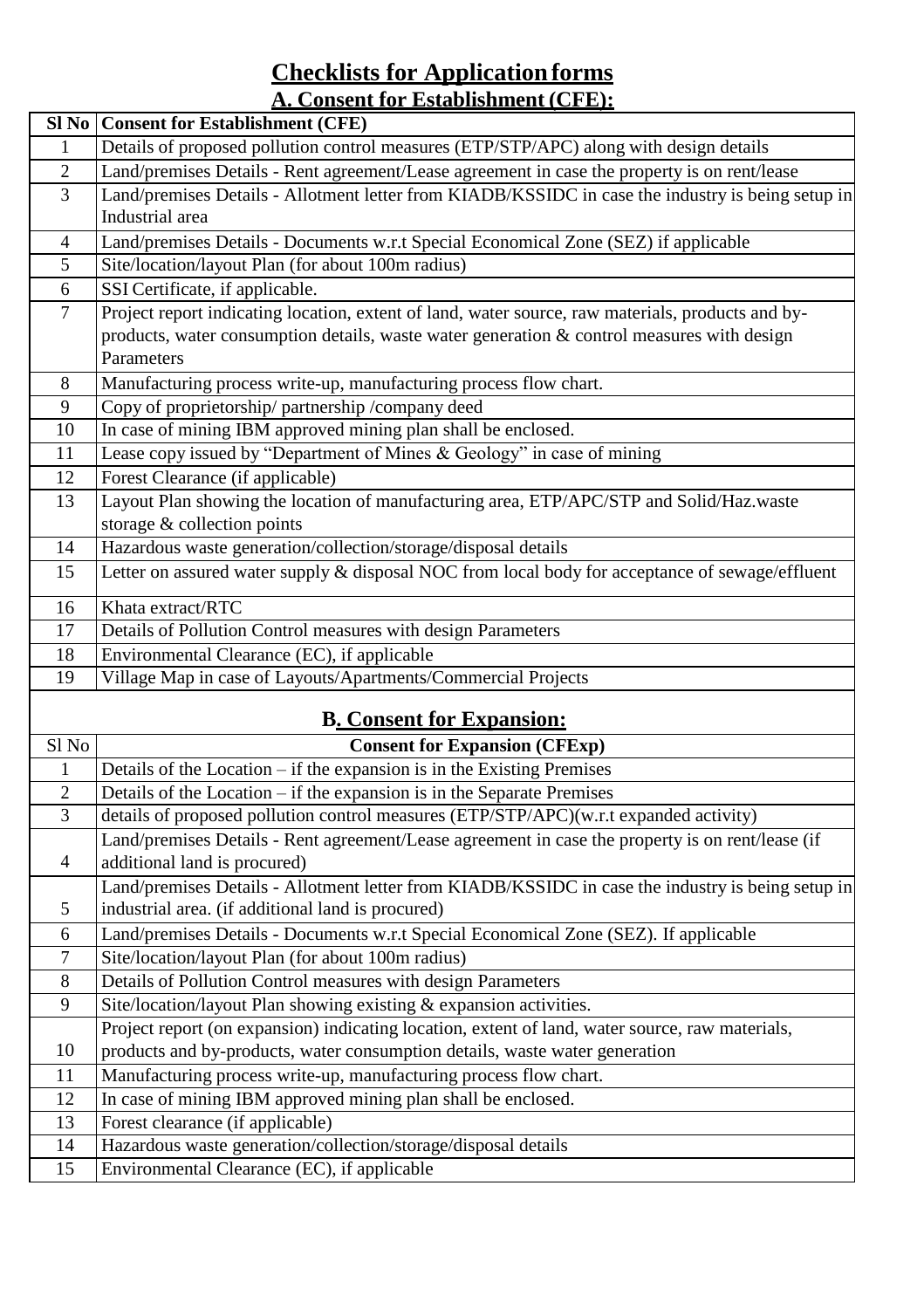| C. Consent for Operation (1st CFO):    |                                                                                                                                        |  |
|----------------------------------------|----------------------------------------------------------------------------------------------------------------------------------------|--|
| S <sub>1</sub><br>No                   | <b>Consent for Operation (1st CFO)</b>                                                                                                 |  |
| $\mathbf{1}$                           | Manufacturing process write-up, manufacturing process flow chart (in case of any change in the                                         |  |
|                                        | Process)                                                                                                                               |  |
| $\overline{2}$                         | Compliance to earlier consent/CFE conditions (as applicable)                                                                           |  |
| 3<br>$\overline{4}$                    | Lease copy issued by "Department of Mines & Geology" in case of mining.<br>Effluent treatment proposal if not submitted/if applicable. |  |
| $\overline{5}$                         | Audited Balance sheet along with schedule of fixed assets indicating Gross block of fixed assets                                       |  |
| 6                                      | Partnership deed/Proprietor/Company deed (if there is any change)                                                                      |  |
| 7                                      | In case of mining IBM approved mining plan.                                                                                            |  |
| $\overline{8}$                         | Annual Report under HWM Rules (Form-4)                                                                                                 |  |
| $\overline{9}$                         | EC/ECC, if applicable                                                                                                                  |  |
|                                        |                                                                                                                                        |  |
| <b>D. Consent for Operation (CFO)-</b> |                                                                                                                                        |  |
|                                        | <b>Renewal:</b>                                                                                                                        |  |
| S <sub>1</sub>                         | <b>Consent for Operation (CFO-</b>                                                                                                     |  |
| N <sub>o</sub>                         | renewal)                                                                                                                               |  |
| 1                                      | Manufacturing process write-up, manufacturing process flow chart (in case of any deviation).                                           |  |
| $\overline{2}$                         | Compliance to earlier consent/CFE conditions (as applicable)                                                                           |  |
| $\overline{3}$                         | Lease copy issued by "Department of Mines & Geology" in case of mining.                                                                |  |
| $\overline{4}$                         | Analysis report of effluent/stack emission (for renewal of CFO).                                                                       |  |
| $\overline{5}$                         | Audited Balance sheet along with schedule of fixed assets indicating Gross block of fixed assets.                                      |  |
| 6                                      | In case of mining IBM approved mining plan.                                                                                            |  |
| 7                                      | <b>Environmental Statement (Form-5)</b>                                                                                                |  |
| $\overline{8}$                         | Annual Report under HWM Rules (Form-4)                                                                                                 |  |
|                                        | <b>E. Authorization under HWM Rules:</b>                                                                                               |  |
| $S1$ No                                | <b>Authorization under HWM Rules</b>                                                                                                   |  |
| 1                                      | Form-4 under HWM Rules (Annual report)                                                                                                 |  |
| $\overline{2}$                         | Form-13 copies- Manifests                                                                                                              |  |
| $\overline{3}$                         | Photographs showing the storage area, labeled containers etc.,                                                                         |  |
| 4                                      | Valid MOU with the registered recycler/incinerator/TSDF                                                                                |  |
|                                        |                                                                                                                                        |  |
|                                        | <b>F.Authorization under BMW Rules:</b>                                                                                                |  |
| Sl No                                  | <b>Authorization under BWM Rules</b>                                                                                                   |  |
| 1                                      | Filled in Form-1                                                                                                                       |  |
| $\mathfrak{2}$                         | <b>MOU</b> with CBMWTF                                                                                                                 |  |
| $\overline{3}$                         | Photographs showing the Liquid waste treatment facility provided in the HCE                                                            |  |
| $\overline{4}$                         | Manifest copy (for handing over wastes to CBMWTF)                                                                                      |  |
| 5                                      | Photographs showing Colour coded containers maintained in the HCE & storage area in HCE                                                |  |
| 6                                      | Form-2 (Annual Report)                                                                                                                 |  |
|                                        |                                                                                                                                        |  |
|                                        |                                                                                                                                        |  |
|                                        |                                                                                                                                        |  |
|                                        |                                                                                                                                        |  |
|                                        |                                                                                                                                        |  |
|                                        |                                                                                                                                        |  |
|                                        |                                                                                                                                        |  |
|                                        |                                                                                                                                        |  |
|                                        |                                                                                                                                        |  |